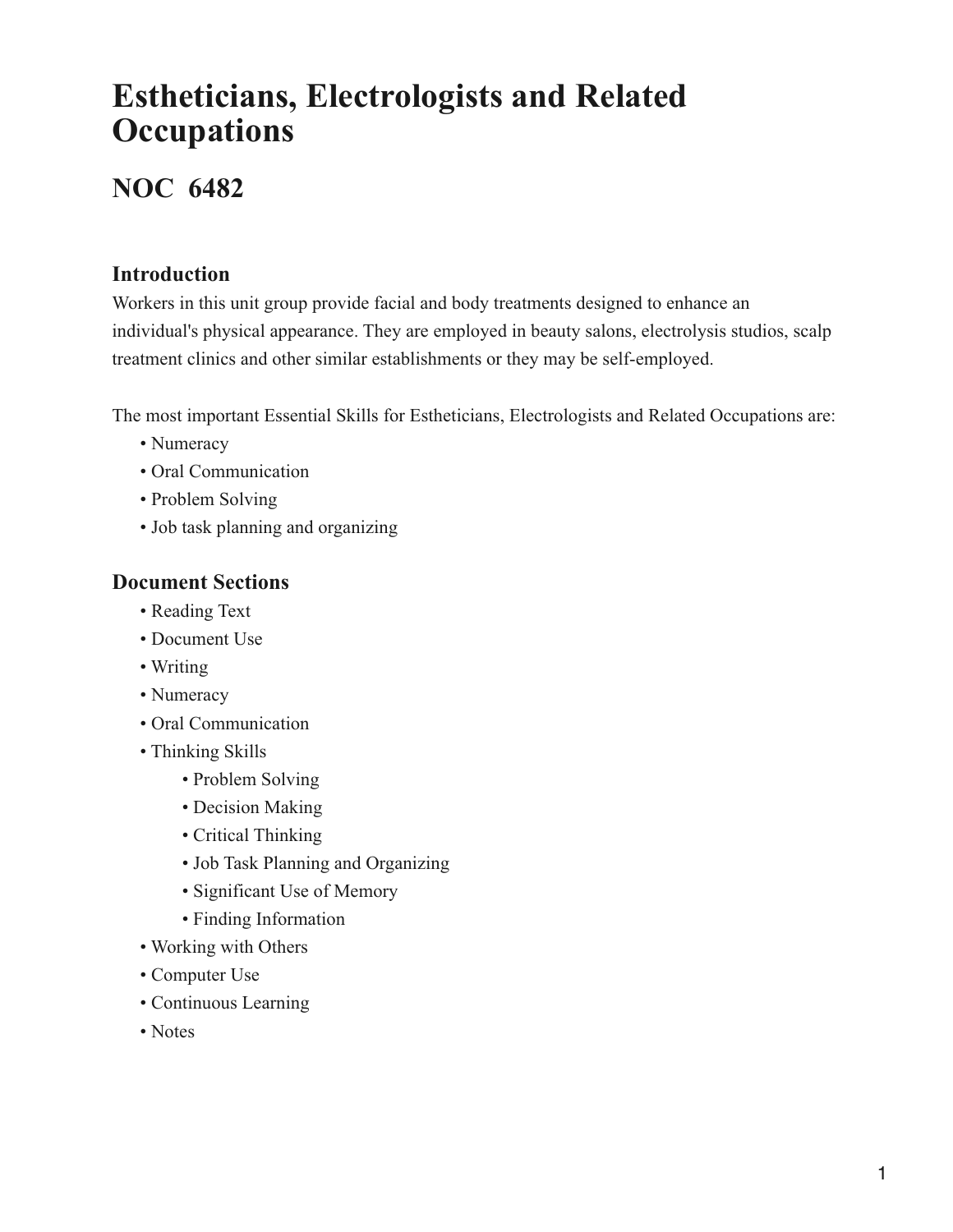## **A. Reading Text**

### **Reading Text**

| <b>Tasks</b>    | <b>Complexity Level</b> | <b>Examples</b>                                                                                                                               |
|-----------------|-------------------------|-----------------------------------------------------------------------------------------------------------------------------------------------|
| <b>Typical</b>  | $1$ to $3$              | Estheticians, Electrologists and Related Occupations:                                                                                         |
|                 |                         | • read directions on products and equipment. (1)                                                                                              |
| Most<br>Complex |                         | • read client charts for information, such as clients'<br>preferences, skin types and past treatments. (1), (daily)                           |
|                 | $1$ to $3$              | • read magazines and promotional material from<br>suppliers, such as pamphlets or letters, to learn about<br>new products and techniques. (2) |
|                 |                         | • read fact sheets on chemical products for information<br>about their compositions, use and emergency first-aid<br>procedures. $(2)$         |
|                 |                         | may refer to their textbooks when dealing with<br>unfamiliar or unusual problems. (3)                                                         |

### **Reading Summary**

|                                                   | Purpose for Reading                                          |                                                         |                                                          |                                                           |  |  |
|---------------------------------------------------|--------------------------------------------------------------|---------------------------------------------------------|----------------------------------------------------------|-----------------------------------------------------------|--|--|
| <b>Type of Text</b>                               | To scan for specific<br>information/To locate<br>information | To skim<br>for overall<br>meaning, to<br>get the 'gist' | To read the<br>full text to<br>understand<br>or to learn | To read the<br>full text to<br>critique or<br>to evaluate |  |  |
| <b>Forms</b>                                      | >                                                            |                                                         |                                                          |                                                           |  |  |
| Labels                                            | >>                                                           | $\,>$                                                   | $\geq$                                                   |                                                           |  |  |
| Notes,<br>Letters,<br><b>Memos</b>                | >>                                                           | >>                                                      | >                                                        |                                                           |  |  |
| Manuals,<br>Specifications,<br><b>Regulations</b> | >>                                                           | >                                                       | >>                                                       |                                                           |  |  |
| Reports,<br>Books,<br><b>Journals</b>             | >>                                                           | >>                                                      | >>                                                       |                                                           |  |  |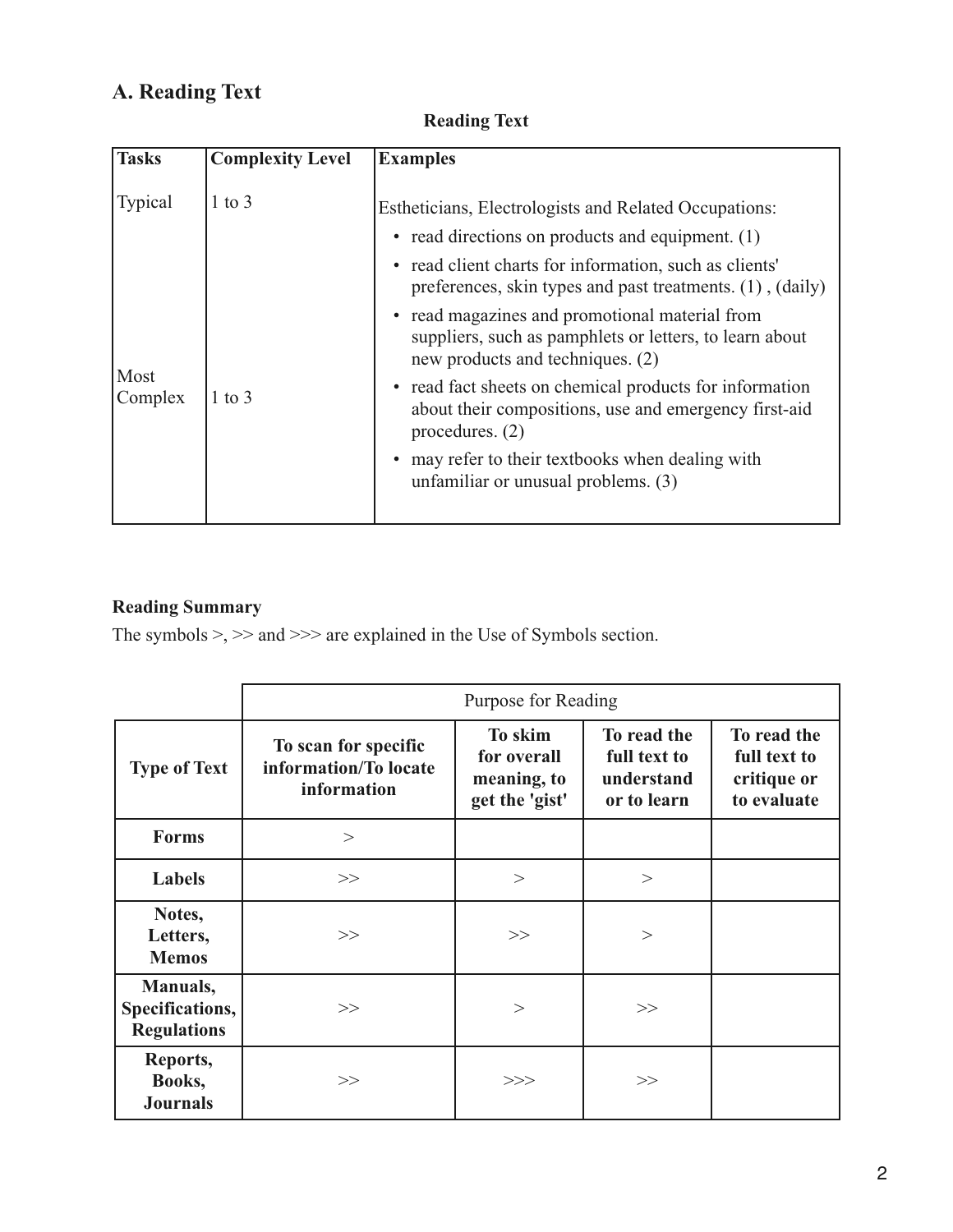### **B. Document Use**

| <b>Tasks</b>    | <b>Complexity Level</b> | <b>Examples</b>                                                                                                                                                                                         |
|-----------------|-------------------------|---------------------------------------------------------------------------------------------------------------------------------------------------------------------------------------------------------|
| <b>Typical</b>  | $1$ to $2$              | Estheticians, Electrologists and Related Occupations:<br>• use appointment books to schedule clients and to                                                                                             |
|                 |                         | prepare for incoming clients. (1), (daily)                                                                                                                                                              |
|                 |                         | • read labels on products. (1)                                                                                                                                                                          |
|                 |                         | • may use product or colour charts when mixing<br>cosmetics or making recommendations to clients. (2),<br>(weekly)                                                                                      |
| Most<br>Complex |                         | • may read equipment catalogues when purchasing new<br>equipment. $(2)$                                                                                                                                 |
|                 | $1$ to $3$              | • may complete client record forms with information such<br>as treatments, products used, particular problems and<br>allergies. They refer to these records when preparing for<br>incoming clients. (2) |
|                 |                         | • obtain technical information from diagrams, for<br>example, diagrams of a hair follicle, foot or toes, and<br>use diagrams to explain treatments to clients. (3)                                      |

#### **Document Use**

#### **Examples**

- prepare customized tattoo sketches.
- draw to scale, using pen and paper or needles on the skin, measuring to ensure that both sides of a tattoo design are equal.

#### **Document Use Summary**

- Read signs, labels or lists.
- Complete forms by marking check boxes, recording numerical information or entering words, phrases, sentences or text of a paragraph or more. The list of specific tasks varies depending on what was reported.
- Read completed forms containing check boxes, numerical entries, phrases, addresses, sentences or text of a paragraph or more. The list of specific tasks varies depending on what was reported.
- Read tables, schedules or other table-like text (e.g., read work shift schedules).
- Enter information on tables, schedules or other table-like text.
- Recognize common angles such as 15, 30, 45 and 90 degrees.
- Draw, sketch or form common shapes such as circles, triangles, spheres, rectangles, squares, etc.
- Take measurements from scale drawings.
- Draw to scale.
- Read schematic drawings (e.g. electrical schematics).
- Make sketches.
- Obtain information from sketches, pictures or icons (e.g., computer toolbars).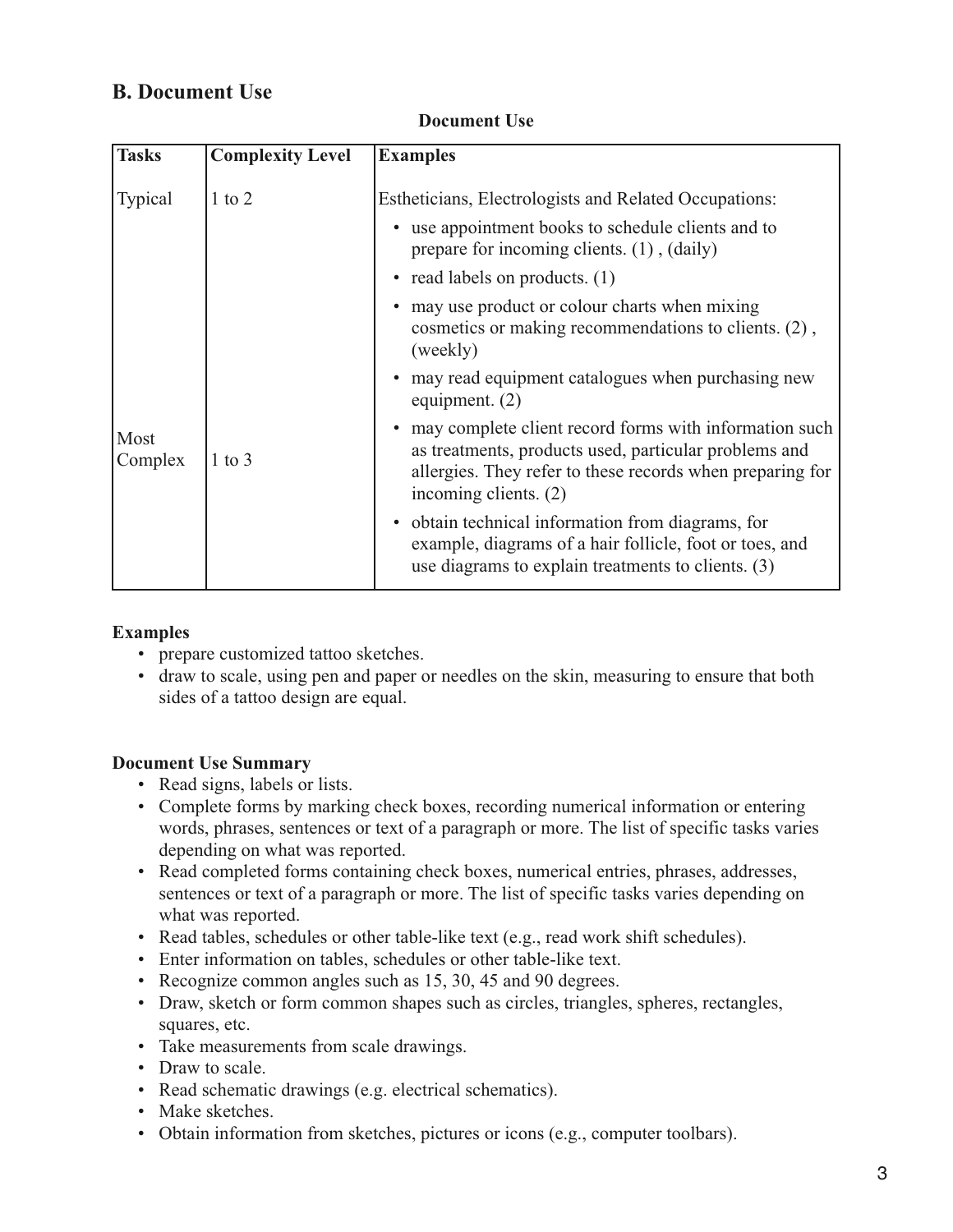## **C. Writing**

### **Writing**

| <b>Complexity Level</b> | <b>Examples</b>                                                                                                                                               |
|-------------------------|---------------------------------------------------------------------------------------------------------------------------------------------------------------|
| 1 to 2                  | Estheticians, Electrologists and Related Occupations:<br>may record appointments, writing the names, telephone<br>numbers and needed services of clients. (1) |
|                         | • record information on personal, lifestyle and medical<br>history during consultations with new clients. (2)                                                 |
| 1 to 3                  | • update client files after each appointment, describing the<br>treatments performed. $(2)$ , $(daily)$                                                       |
|                         | • may write letters to suppliers about product quality. (2)                                                                                                   |
|                         | • may write advertisements to publish in newspapers or<br>copy for brochures to promote their business. (3)                                                   |
|                         |                                                                                                                                                               |

### **Writing Summary**

|                                                                            |                                          | Purpose for Writing    |                                                    |                                                   |                                                                  |                                |                        |  |  |
|----------------------------------------------------------------------------|------------------------------------------|------------------------|----------------------------------------------------|---------------------------------------------------|------------------------------------------------------------------|--------------------------------|------------------------|--|--|
| Length                                                                     | <b>To</b><br>organize/<br>to<br>remember | To keep a<br>record/to | To inform/<br>to request<br>document   information | <b>To</b><br>persuade/<br>to justify a<br>request | To present<br>an analysis<br><b>or</b><br>comparison or critique | To present<br>an<br>evaluation | <b>To</b><br>entertain |  |  |
| <b>Text</b><br>requiring<br>less than<br>one<br> paragraph <br>of new text | >>                                       | >>                     | >>                                                 |                                                   |                                                                  |                                |                        |  |  |
| <b>Text rarely</b><br>requiring<br>more<br>than one<br>paragraph           | $\geq$                                   | >>                     | $\rm{>}$                                           |                                                   | $\rm{>}$                                                         |                                |                        |  |  |
| Longer<br>text                                                             |                                          |                        | >                                                  |                                                   |                                                                  |                                |                        |  |  |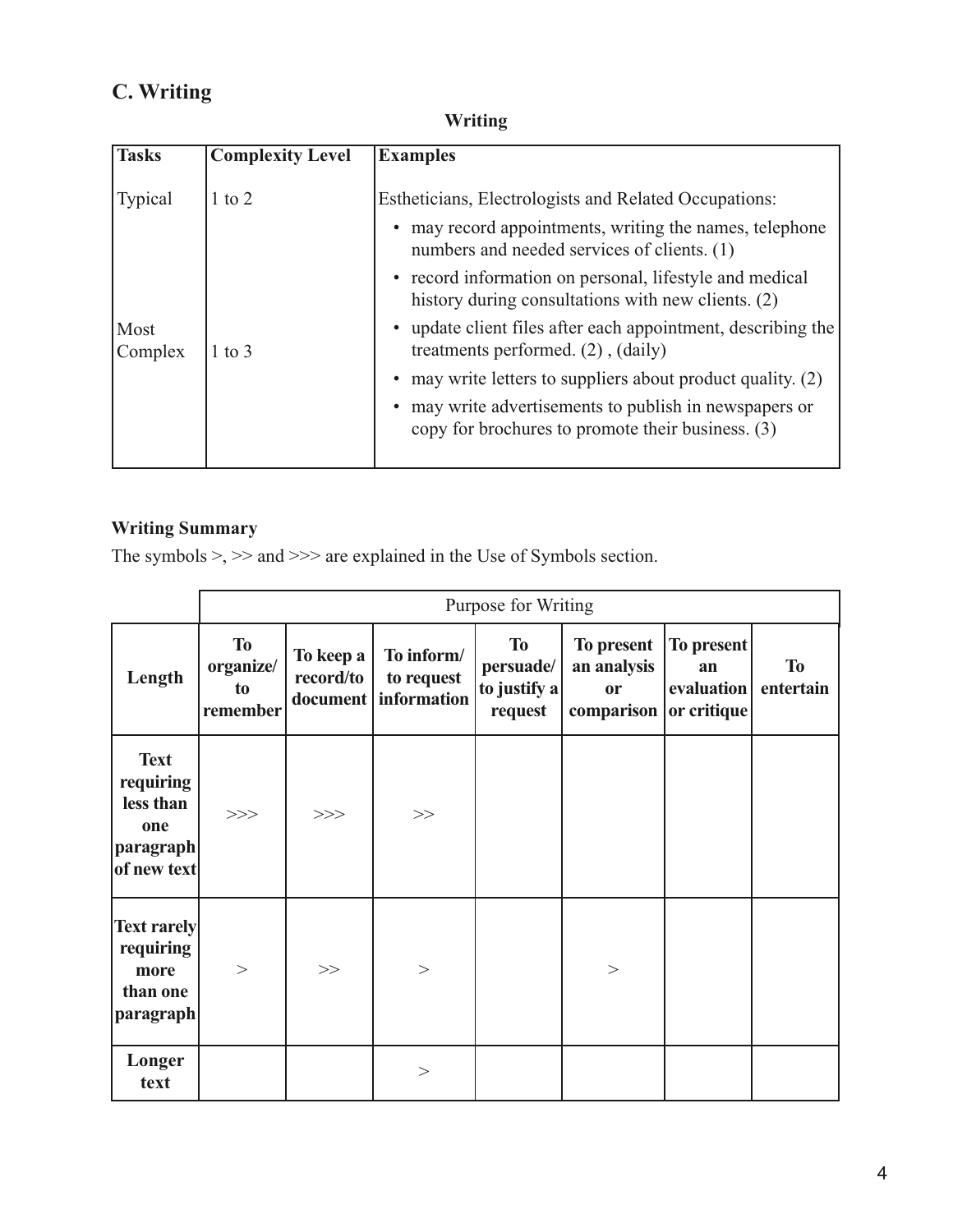## **D. Numeracy**

|  | <b>Numeracy</b> |  |  |  |
|--|-----------------|--|--|--|
|--|-----------------|--|--|--|

| <b>Tasks</b>                                   | <b>Complexity Level</b> | <b>Examples</b>                                                                                                                                                                                            |
|------------------------------------------------|-------------------------|------------------------------------------------------------------------------------------------------------------------------------------------------------------------------------------------------------|
| >><br>Money Math                               | $1$ to 3                | <b>Estheticians, Electrologists and Related Occupations:</b><br>accept payment by cash, cheque or credit card and<br>make change. (Money Math), (1), (daily)                                               |
| >>><br>Scheduling,<br>Budgeting &              | 1 to 2                  | • total bills for services and products. This may involve<br>applying an hourly rate, subtracting discounts and<br>adding applicable taxes. (Money Math), (3), (daily)                                     |
| Accounting<br>Math                             |                         | • may schedule appointments, taking into account the<br>time needed for different services. (Scheduling,<br>Budgeting & Accounting Math), (1)                                                              |
| >>>                                            |                         | • may make entries in bookkeeping ledgers.<br>(Scheduling, Budgeting & Accounting Math), (1)                                                                                                               |
| Measurement<br>and<br>1<br>Calculation<br>Math |                         | • may determine how many packages of supplies, such<br>as scalpels, to buy based on the number of units<br>required and the number of units per package.<br>(Scheduling, Budgeting & Accounting Math), (2) |
|                                                |                         | • may measure specified amounts of emulsions, creams,<br>sterilants and other products, diluting as specified.<br>(Measurement and Calculation Math), (1)                                                  |
| >>>                                            |                         | • estimate by sight quantities of powder and volumes of<br>liquid needed to mix products. (Numerical<br>Estimation), $(1)$                                                                                 |
| Numerical<br>Estimation                        | $1$ to $2$              | • may estimate the time or number of sessions needed to<br>complete a particular treatment. (Numerical<br>Estimation), (2)                                                                                 |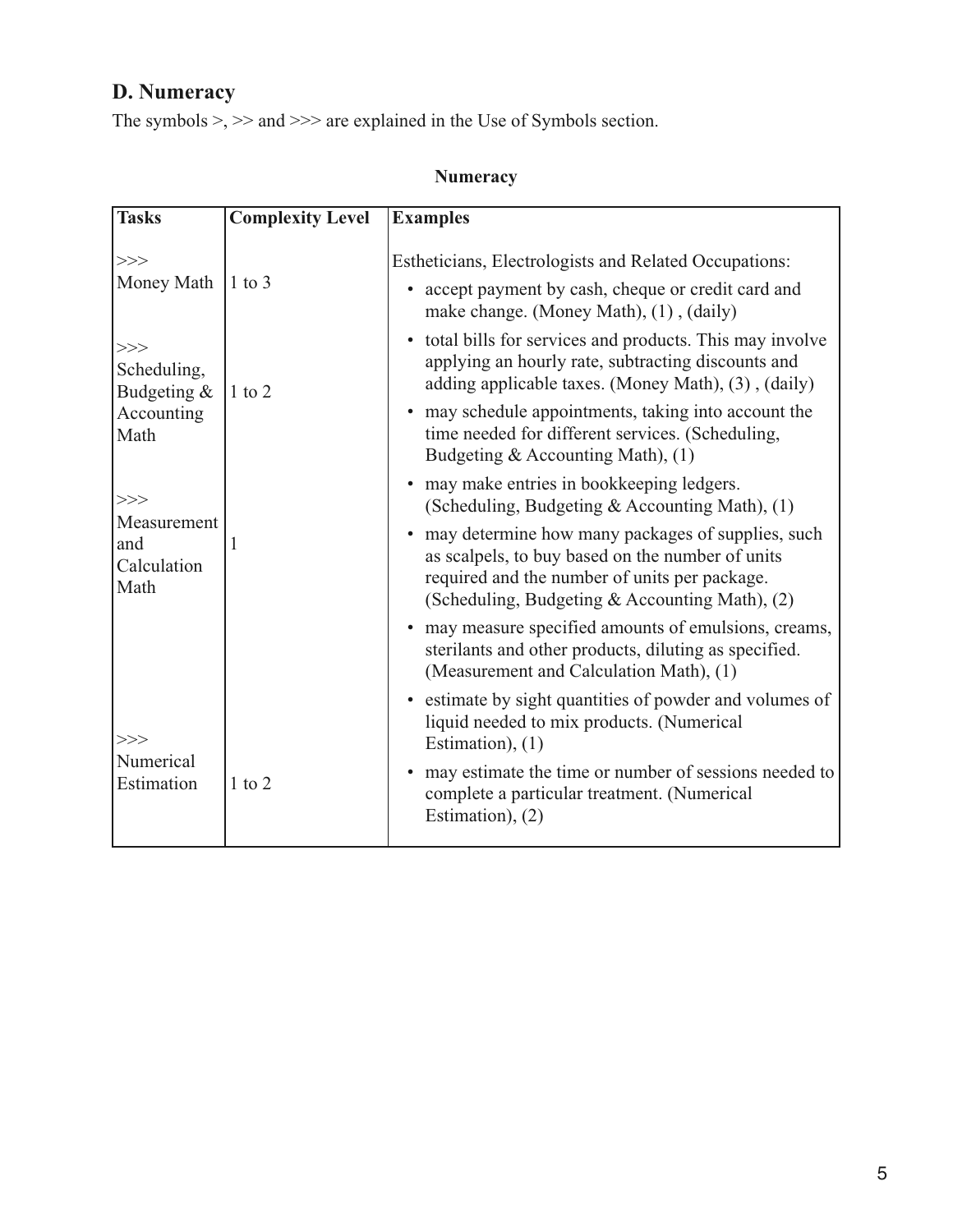### **Math Skills Summary**

### **a. Mathematical Foundations Used**

The symbols >, >> and >>> are explained in the Use of Symbols section.

| Code | <b>Tasks</b>                         | <b>Examples</b>                                                                                                                                                                                                                                                   |
|------|--------------------------------------|-------------------------------------------------------------------------------------------------------------------------------------------------------------------------------------------------------------------------------------------------------------------|
|      |                                      | <b>Number Concepts</b>                                                                                                                                                                                                                                            |
|      | <b>Whole Numbers</b>                 | Read and write, count, round off, add or subtract, multiply or divide<br>whole numbers.<br>For example, counting supplies.                                                                                                                                        |
|      | Rational Numbers<br>- Fractions      | Read and write, add or subtract fractions, multiply or divide by a<br>fraction, multiply or divide fractions.<br>For example, preparing product mixtures.                                                                                                         |
| >>>  | - Decimals                           | Rational Numbers   Read and write, round off, add or subtract decimals, multiply or<br>divide by a decimal, multiply or divide decimals.<br>Use decimals mainly to refer to dollars and cents.<br>For example, adding bills, receiving payment, making change.    |
| >>>  | Rational Numbers<br>- Percent        | Read and write percents, calculate the percent one number is of<br>another, calculate a percent of a number.<br>For example, calculating taxes when preparing invoices.                                                                                           |
|      |                                      | <b>Patterns and Relations</b>                                                                                                                                                                                                                                     |
| >    | Use of Rate, Ratio<br>and Proportion | Use a ratio showing comparison between two quantities with the<br>same units.<br>Use a proportion showing comparison between two ratios or rates<br>in order to solve problems.<br>For example, mixing emulsion and water given a ratio.<br>Using scale drawings. |
|      |                                      | <b>Shape and Spatial Sense</b>                                                                                                                                                                                                                                    |
| >    | Measurement<br>Conversions           | Perform measurement conversions.<br>For example, converting ounces to millilitres.<br>Recognizing common angles.<br>Drawing, sketching and forming common forms and figures.                                                                                      |
|      |                                      | <b>Statistics and Probability</b>                                                                                                                                                                                                                                 |
| >    | Summary<br>Calculations              | Calculate averages.<br>For example, calculating average monthly sales.<br>Using tables, schedules or other table-like text.<br>Using graphical presentations.                                                                                                     |

### **Mathematical Foundations Used**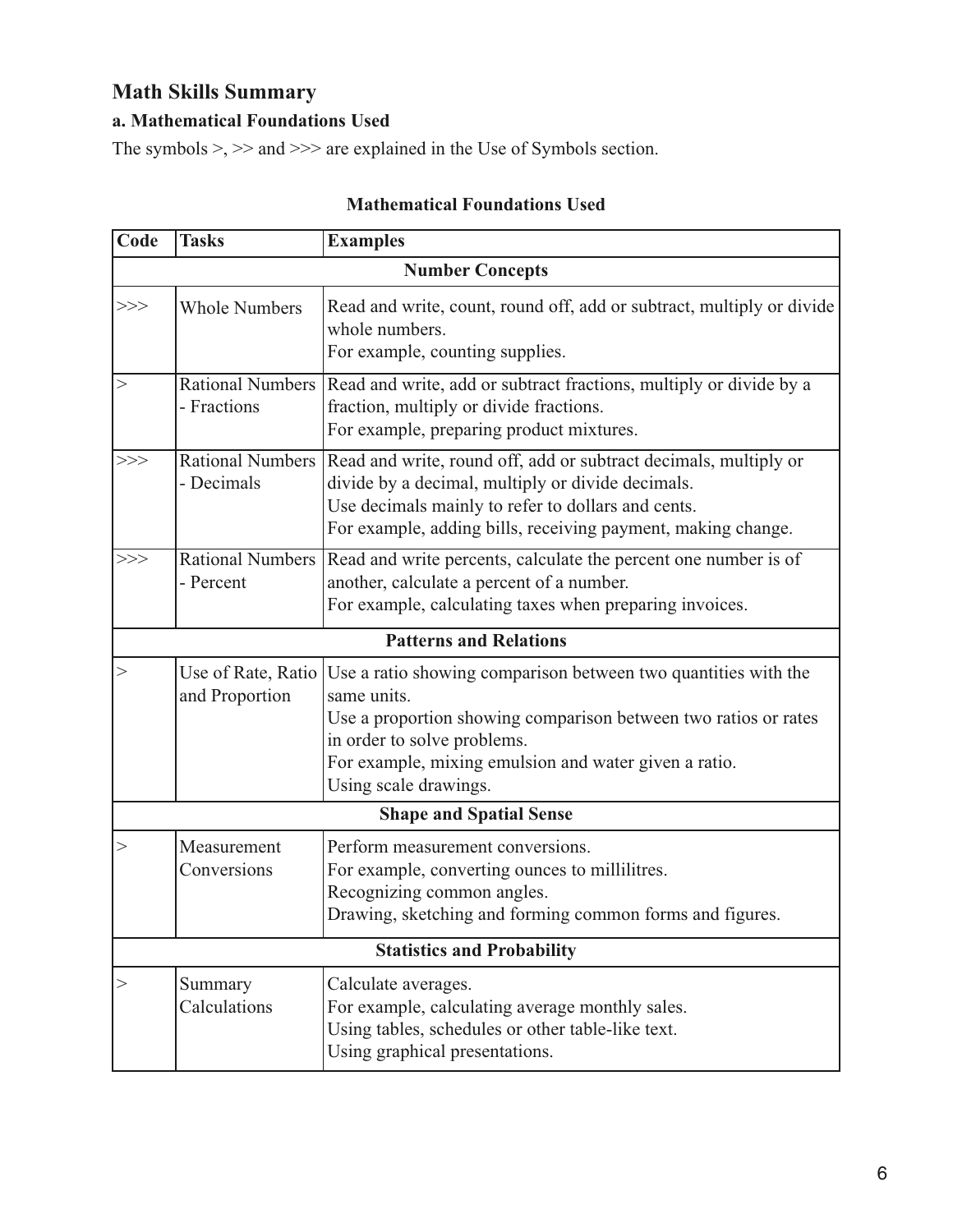#### **b. How Calculations are Performed**

- In their heads.
- Using a pen and paper.
- Using a calculator.

#### **c. Measurement Instruments Used**

- Time. For example, using a watch or timer.
- Weight or mass. For example, using a scale.
- Liquid volume. For example, using a measuring cup or graduated cylinder.
- Temperature. For example, using a thermometer.
- Use the SI (metric) measurement system.
- Using the imperial measurement system.

### **E. Oral Communication**

| Tasks           | <b>Complexity Level</b> | <b>Examples</b>                                                                                                                                                   |
|-----------------|-------------------------|-------------------------------------------------------------------------------------------------------------------------------------------------------------------|
| Typical         | $1$ to $2$              | Estheticians, Electrologists and Related Occupations:                                                                                                             |
|                 |                         | speak with suppliers to place orders and to discuss<br>client satisfaction with products. (1)                                                                     |
| Most<br>Complex |                         | speak with clients in person and by telephone to<br>schedule appointments and promote new business. (1)                                                           |
|                 |                         | may communicate with co-workers to co-ordinate<br>shared office tasks such as sterilizing equipment. (1)                                                          |
|                 | $1$ to $2$              | greet clients, discuss their needs, recommend products<br>or services, build their trust and reassure them when<br>treatments cause discomfort. $(2)$ , $(daily)$ |
|                 |                         | may participate in staff meetings. (2)                                                                                                                            |

#### **Oral Communication**

#### **Modes of Communication Used**

- In person.
- Using a telephone.

#### **Environmental Factors Affecting Communication**

Significant environmental factors affecting oral communication were not reported by job incumbents.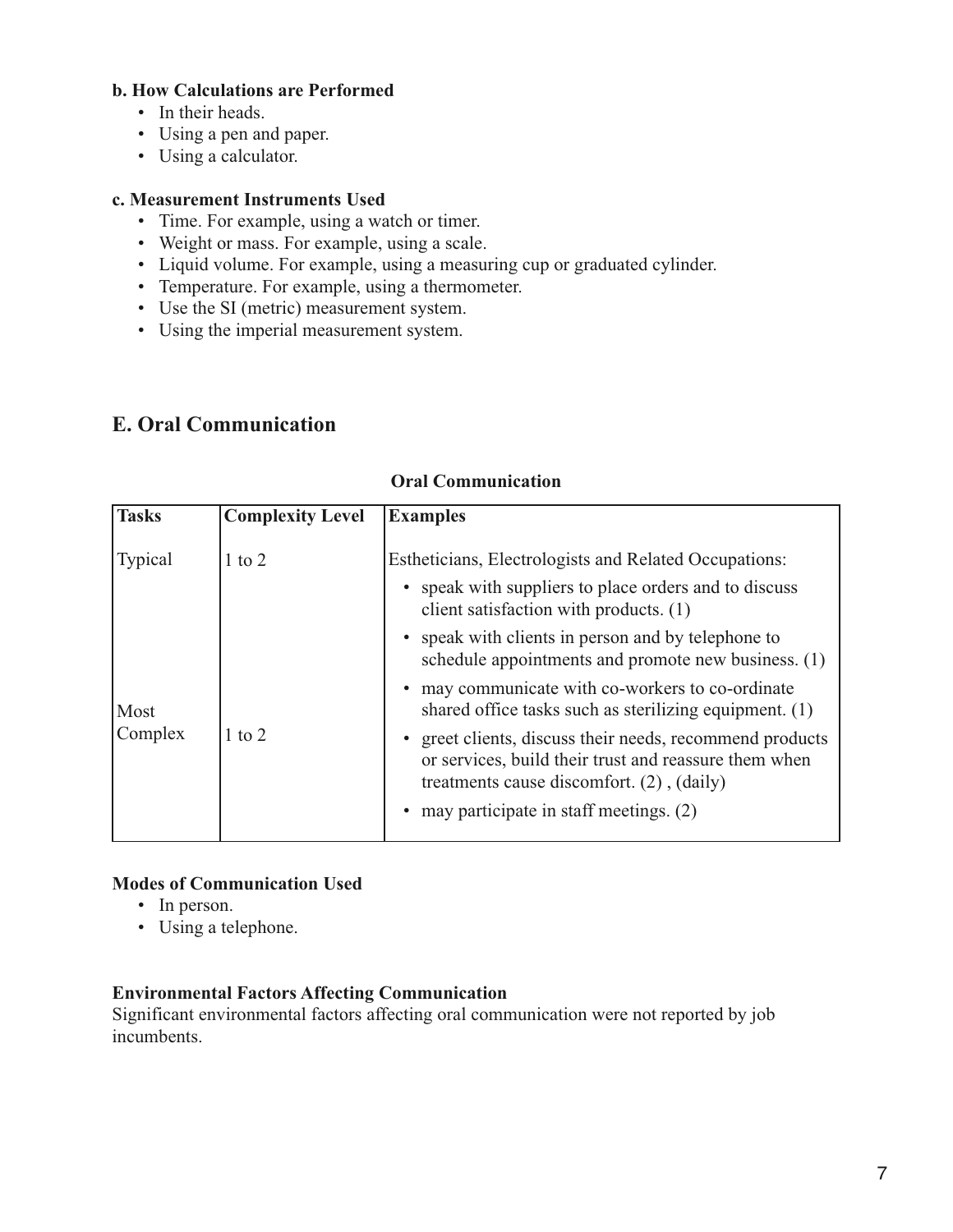### **Oral Communication Summary**

|                                                                        | Purpose for Oral Communication (Part I) |                     |                                                                     |                                   |                                                            |                         |
|------------------------------------------------------------------------|-----------------------------------------|---------------------|---------------------------------------------------------------------|-----------------------------------|------------------------------------------------------------|-------------------------|
| <b>Type</b>                                                            | To greet                                | To take<br>messages | To provide<br>/receive<br>information,<br>explanation,<br>direction | To seek,<br>obtain<br>information | <b>To</b><br>co-ordinate<br>work with<br>that of<br>others | To reassure,<br>comfort |
| <b>Listening</b><br>(little or no<br>interaction)                      |                                         | >                   | $\,>$                                                               |                                   |                                                            |                         |
| <b>Speaking</b><br>(little or no<br>interaction)                       |                                         |                     |                                                                     |                                   |                                                            |                         |
| <b>Interact with</b><br>co-workers                                     |                                         | >                   | >>                                                                  | >>                                | >>                                                         |                         |
| <b>Interact with</b><br>those you<br>supervise or<br>direct            |                                         |                     | >                                                                   | $\rm{>}$                          |                                                            |                         |
| <b>Interact with</b><br>supervisor/<br>manager                         |                                         |                     | >>                                                                  | >>                                |                                                            |                         |
| Interact with<br>peers and<br>colleagues<br>from other<br>organization |                                         |                     |                                                                     |                                   |                                                            |                         |
| <b>Interact with</b><br>customers/<br>clients/<br>public               | $>>>$                                   | >                   | >>>                                                                 | >>                                |                                                            | >>>                     |
| Interact with<br>suppliers,<br>servicers                               | $\,>$                                   |                     | >>                                                                  | >>                                |                                                            |                         |
| Participate<br>in group<br>discussion                                  |                                         |                     | $\,>$                                                               | $\,>$                             |                                                            |                         |
| <b>Present</b><br>information<br>to a small<br>group                   |                                         |                     | $\,>$                                                               |                                   |                                                            |                         |
| <b>Present</b><br>information<br>to a large<br>group                   |                                         |                     |                                                                     |                                   |                                                            |                         |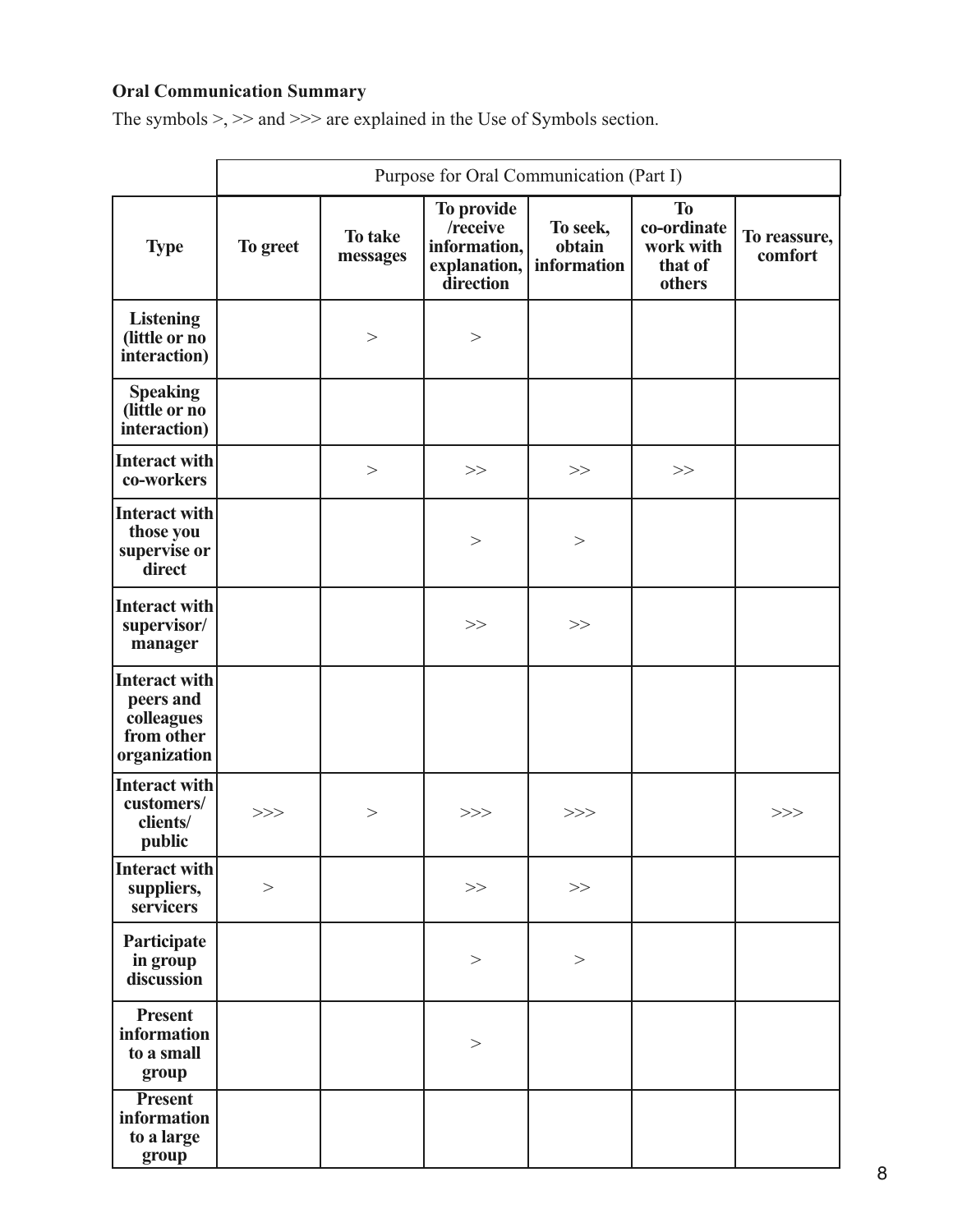|                                                                        | Purpose for Oral Communication (Part II)                    |             |                                     |                                                        |                                      |              |
|------------------------------------------------------------------------|-------------------------------------------------------------|-------------|-------------------------------------|--------------------------------------------------------|--------------------------------------|--------------|
| <b>Type</b>                                                            | <b>To discuss</b><br>(exchange<br>information,<br>opinions) | To persuade | <b>To</b><br>facilitate,<br>animate | To instruct,<br>instill<br>understanding,<br>knowledge | To negotiate,<br>resolve<br>conflict | To entertain |
| <b>Listening</b><br>(little or no<br>interaction)                      |                                                             |             |                                     |                                                        |                                      |              |
| <b>Speaking</b><br>(little or no<br>interaction)                       |                                                             |             |                                     |                                                        |                                      |              |
| Interact with<br>co-workers                                            | $>>$                                                        |             |                                     | $\,>$                                                  |                                      |              |
| Interact with<br>those you<br>supervise or<br>direct                   |                                                             |             |                                     | >                                                      |                                      |              |
| Interact with<br>supervisor/<br>manager                                | >>                                                          |             |                                     |                                                        | >                                    |              |
| Interact with<br>peers and<br>colleagues<br>from other<br>organization |                                                             |             |                                     |                                                        |                                      |              |
| Interact with<br>customers/<br>clients/<br>public                      | >>                                                          | >>          | >                                   | >>                                                     | >                                    |              |
| Interact with<br>suppliers,<br>servicers                               | >                                                           |             |                                     |                                                        |                                      |              |
| Participate<br>in group<br>discussion                                  | $>>$                                                        |             |                                     |                                                        |                                      |              |
| <b>Present</b><br>information<br>to a small<br>group                   | $>$                                                         |             |                                     | $\,>$                                                  |                                      |              |
| <b>Present</b><br>information<br>to a large<br>group                   |                                                             |             |                                     |                                                        |                                      |              |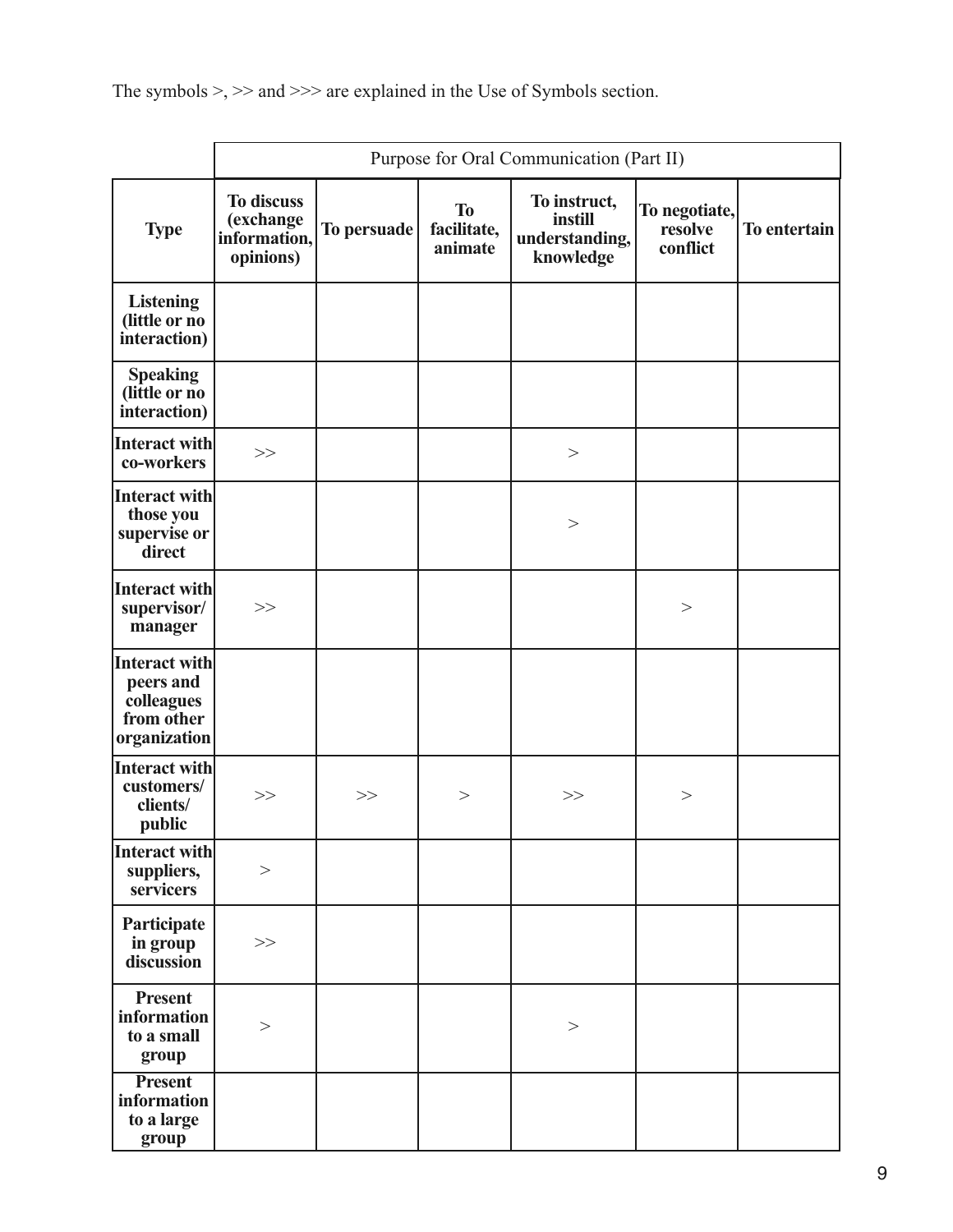## **F. Thinking Skills**

### **1. Problem Solving**

### **Problem Solving**

| <b>Tasks</b> | <b>Complexity Level</b> | <b>Examples</b>                                                                                                                                                                                                                                                           |
|--------------|-------------------------|---------------------------------------------------------------------------------------------------------------------------------------------------------------------------------------------------------------------------------------------------------------------------|
| Typical      | $1$ to $2$              | Estheticians, Electrologists and Related Occupations:<br>• When the shade of cosmetics selected for a client does<br>not have the desired effect, the cosmetician determines<br>why it is not effective and how to fix the problem. $(1)$                                 |
| Most         |                         | • When a client requests a last-minute appointment and<br>the schedule is full, the appointment book is often<br>rearranged to create a time to accommodate the client<br>and to maximize sales. (2)                                                                      |
| Complex      | $1$ to $2$              | • When a skin product is not effective for a client, even<br>though it has been in the past, the esthetician<br>determines the cause of the problem by exploring<br>variables, such as allergies or changes in medication<br>and makes recommendations to the client. (2) |

### **2. Decision Making**

### **Decision Making**

| <b>Tasks</b>    | <b>Complexity Level</b> | <b>Examples</b>                                                                                                                                                                                |
|-----------------|-------------------------|------------------------------------------------------------------------------------------------------------------------------------------------------------------------------------------------|
| Typical         | $1$ to $2$              | Estheticians, Electrologists and Related Occupations:                                                                                                                                          |
|                 |                         | • decide whether to agree to a client's request for an<br>early appointment, taking into account the urgency of<br>the client's request and how it will impact on the day's<br>schedule. $(1)$ |
|                 |                         | • Estheticians, electrologists and workers in related<br>occupations may decide on their fees for various<br>services and may decide which products to stock for<br>use or sale. $(2)$         |
| Most<br>Complex | $1$ to $2$              | Makeup artists decide the colour of cosmetics for<br>$\bullet$<br>bridal parties, considering wedding colour schemes.<br>(2)                                                                   |
|                 |                         | • Pedicurists decide how best to treat a client's ingrown<br>toenail and whether to recommend that the client<br>consult a doctor. $(2)$ , $(daily)$                                           |
|                 |                         | • Estheticians decide which facial procedures and<br>products are most appropriate to meet the skin care<br>needs of a particular client. (2), (daily)                                         |
|                 |                         | • Electrologists decide how long to schedule electrolysis<br>for clients with sensitive skin. (2)                                                                                              |
|                 |                         | Tattoo artists decide when to refuse a client's tattoo<br>request. $(2)$                                                                                                                       |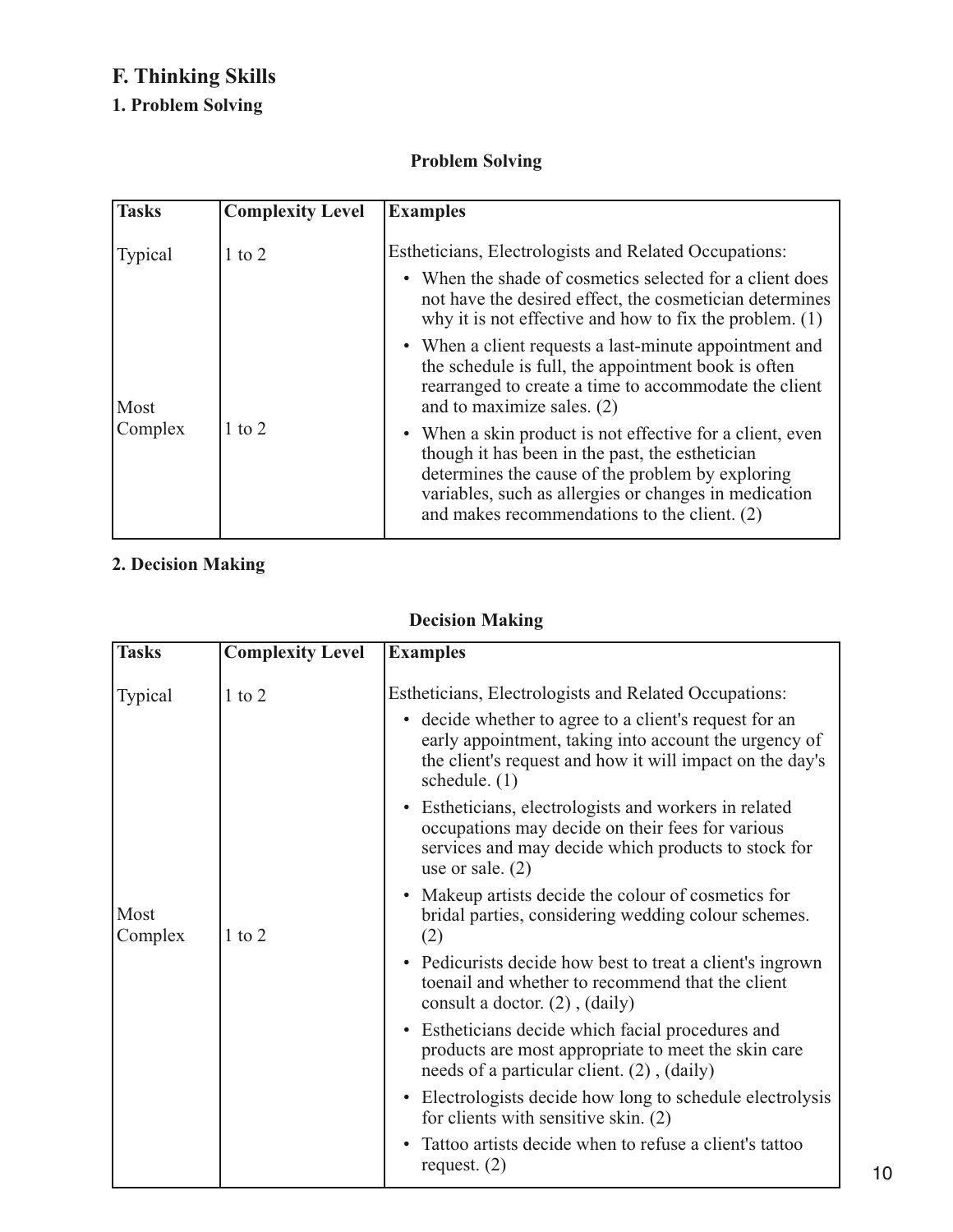#### **3. Critical Thinking**

Critical Thinking information was not collected for this profile.

#### **4. Job Task Planning and Organizing**

#### **Job Task Planning and Organizing**

| <b>Complexity Level</b> | <b>Description</b>                                                                                                                                                                                                                                                                                                                                                                                                                    |
|-------------------------|---------------------------------------------------------------------------------------------------------------------------------------------------------------------------------------------------------------------------------------------------------------------------------------------------------------------------------------------------------------------------------------------------------------------------------------|
|                         | Own job planning and organizing                                                                                                                                                                                                                                                                                                                                                                                                       |
|                         | • Estheticians, electrologists and workers in related occupations<br>create their own work schedules by appointment bookings. They<br>order their tasks for greater efficiency. There are daily disruptions<br>to the schedule, due to no-shows, tardiness and last-minute<br>appointments. They may need to co-ordinate with co-workers or<br>supervisors. This is not necessary for those who own and operate<br>a one-person shop. |

### **5. Significant Use of Memory**

#### **Examples**

- recall relevant details from clients' files during their appointments.
- remember names and faces of clients and personal information.
- recall unique problems experienced with clients to learn from them.

#### **6. Finding Information**

#### **Finding Information**

| <b>Tasks</b> | <b>Complexity Level</b> | <b>Examples</b>                                                                                                                                            |
|--------------|-------------------------|------------------------------------------------------------------------------------------------------------------------------------------------------------|
| Typical      | $1$ to $2$              | Estheticians, Electrologists and Related Occupations:<br>• refer to clients' files for such information as past<br>treatments or known health problem. (1) |
|              |                         | may consult manufacturer representatives for product<br>information. $(1)$                                                                                 |
|              |                         | may ask their manager or co-workers for information.<br>(1)                                                                                                |
|              |                         | may refer to training manuals, trade journals or<br>magazines for information on products or techniques.<br>(2)                                            |
|              |                         | may refer to their textbooks for information on<br>particular conditions. (2)                                                                              |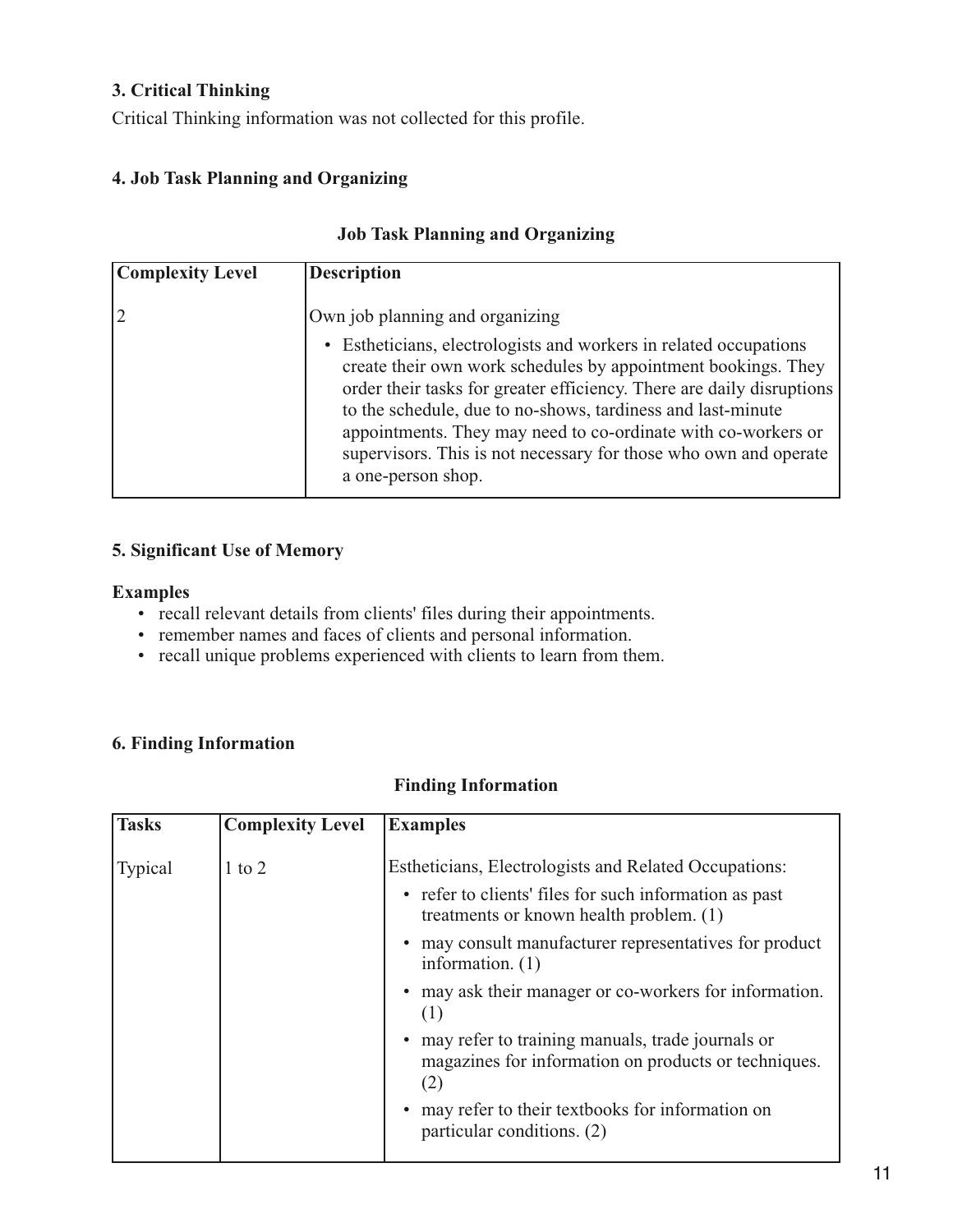### **G. Working with Others**

#### **Participation in Supervisory or Leadership Activities**

- Participate in formal discussions about work processes or product improvement.
- Have opportunities to make suggestions on improving work processes.
- Monitor the work performance of others.
- Inform other workers or demonstrate to them how tasks are performed.
- Orient new employees.
- Make hiring recommendations.
- Make hiring decisions.
- Select contractors and suppliers.
- Assign routine tasks to other workers.
- Identify training that is required by, or would be useful for, other workers.
- Deal with other workers' grievances or complaints.

### **H. Computer Use**

#### **Computer Use**

| <b>Tasks</b>   | <b>Complexity Level</b> | <b>Examples</b>                                                                                                                                   |
|----------------|-------------------------|---------------------------------------------------------------------------------------------------------------------------------------------------|
| <b>Typical</b> | to $3$                  | Estheticians, Electrologists and Related Occupations:                                                                                             |
|                |                         | use other computer applications. For example, use<br>$\bullet$<br>computerized equipment, such as cash registers or<br>electrolysis machines. (1) |
|                |                         | • they may write letters. $(2)$                                                                                                                   |
|                |                         | • they may design tattoos. $(2)$                                                                                                                  |
|                |                         | • they may maintain a client database. (2)                                                                                                        |
|                |                         | • they may produce invoices and do bookkeeping. (2)                                                                                               |
|                |                         | tattoo artists may use CAD when designing tattoos. (3)                                                                                            |
|                |                         |                                                                                                                                                   |

#### **Computer Use Summary**

- Use word processing.
- Use graphics software.
- Use a database.
- Use financial software.
- Use computer-assisted design, manufacture or machining.
- Other